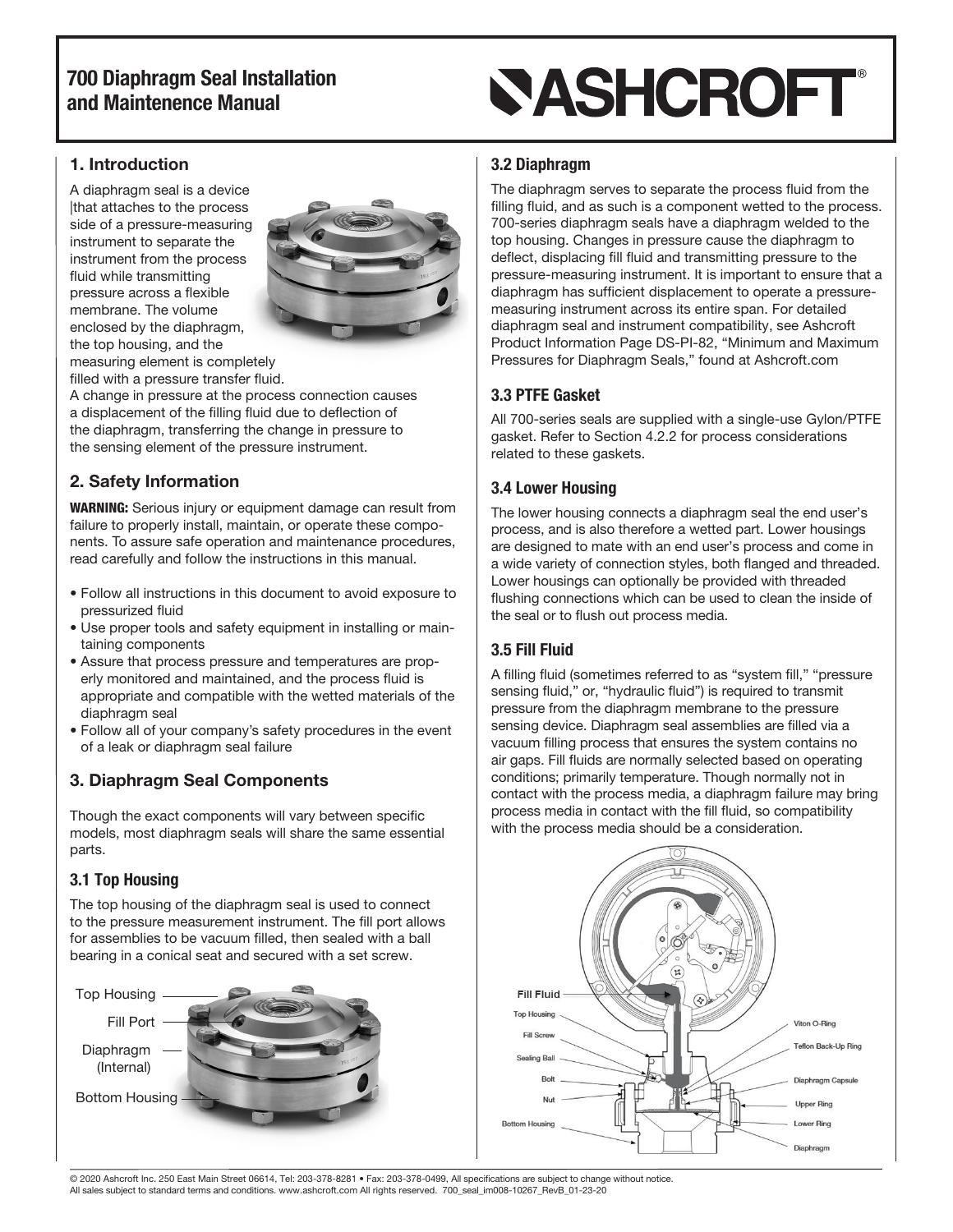## 4. Specifications

### 4.1 700 Series High-Displacement Seals

| Connections:                        | 702 Flanged process process                           |  |
|-------------------------------------|-------------------------------------------------------|--|
|                                     | 703 Flanged process connection<br>with flushing port  |  |
|                                     | 740 Threaded process connection                       |  |
|                                     | 741 Threaded process connection<br>with flushing port |  |
| <b>Process Connection Sizes:</b>    | Various; refer to data sheet for sizes                |  |
| <b>Instrument Connection Sizes:</b> | $\frac{1}{4}$ or $\frac{1}{2}$ NPT female             |  |
| <b>Pressure Ratings:</b>            | 750 psi                                               |  |
| Added Instrument Tolerance:         | $\pm$ 0.5% typical                                    |  |
| <b>Wetted Components:</b>           | Diaphragm, lower housiong, Gylon gasket               |  |
| <b>Non-Wetted Components:</b>       | Top housing & assembly hardware                       |  |
|                                     |                                                       |  |

# **SASHCROFT®**

## 4.2 Temperature Information

#### 4.2.1 Thermal Dissipation

Seals will dissipate thermal energy, though ambient and process conditions will greatly affect the amount of heat that can be lost through the seal. Accessories designed for dissipating heat, such as siphons or capillaries, should be used whenever dealing with elevated process temperatures.

### 4.2.2 PTFE Gaketing

The highest acceptable process temperature for PTFE gaskets is 500°F. The lowest acceptable temperature is limited by the fill fluid, the lowest of which is Syltherm XLT, rated to -150ºF. For process temperatures below -150ºF or exceeding 500ºF, consider a temperature dissipating device, such as a capillary or a finned siphon. For processes that are not compatible with PTFE, consider an all-welded diaphragm seal.

## 5. Fill Fluid Specifications

| <b>Fill Fluid</b>                        | <b>Temperature</b>                | <b>Viscosity</b><br>(cSt at RT) | <b>Variation</b><br>Code | <b>Notes</b>                                             |
|------------------------------------------|-----------------------------------|---------------------------------|--------------------------|----------------------------------------------------------|
| Glycerin (food grade)                    | 0°F to 400°F (-18°C to 204°C)     | 1,300                           | <b>CG</b>                | Direct-mounting only. Not<br>for use with vacuum service |
| 50 cSt Silicone                          | -40°F to 500°F (-40°C to 260°C)   | 50                              | <b>CK</b>                |                                                          |
| 10 cSt Silicone                          | -40°F to 500°F (-40°C to 260°C)   | 10                              | <b>DJ</b>                |                                                          |
| Halocarbon <sup>®</sup> 4.2              | -70°F to 300°F (-57°C to 199°C)   | 4.2                             | <b>CF</b>                | For use with oxygen/<br>oxidizing process media          |
| Slytherm <sup>®</sup> 800                | -40°F to 750°F (-40°C to 400°C)   | 10                              | <b>HA</b>                | High temperature<br>applications                         |
| Syltherm <sup>®</sup> XLT                | -150°F to 500°F (-100°C to 260°C) | 1.4                             | CC                       | Low temperature<br>applications                          |
| Calflo <sup>®</sup> AF                   | -20°F to 600°F (-29°C to 316°C)   | 60                              | <b>KF</b>                | High temperature,<br>silicone-free                       |
| <b>Mineral Oil</b>                       | 10°F to 400°F (-12°C to 204°C)    | 75                              | <b>MY</b>                |                                                          |
| Neobee <sup>®</sup> M-20<br>(food grade) | 5°F to 400°F (-15°C to 204°C)     | 9.5                             | <b>NM</b>                |                                                          |
| Silicone (food grade)                    | -40°F to 500°F (-40°C to 260°C)   | 350                             | CZ                       |                                                          |
| <b>Distilled Water</b>                   | 40°F to 185°F (4°C to 85°C)       | 0.9                             | <b>FJ</b>                |                                                          |
| 50/50 Glycerin/Water                     | 15°F to 200°F (-9°C to 93°C)      | 30                              | GH                       |                                                          |
| Propylene Glycol                         | -50°F to 325°F (-46°C to 163°C)   | 54                              | <b>CV</b>                |                                                          |
| Ethylene Glycol                          | 20°F to 325°F (-7°C to 163°C)     | 14                              | <b>FK</b>                |                                                          |
| 50/50 Ethylene<br>Glycol/Water           | -25°F to 190°F (-32°C to 88°C)    | 2.9                             | <b>CT</b>                |                                                          |
| 80/20 Glycerin/Water                     | 15°F to 225°F (-9°C to 107°C)     | 270                             | <b>GR</b>                |                                                          |
| 95/5 Water/<br>Propylene Glycol          | 40°F to 185°F (4°C to 85°C)       | 1.0                             | <b>PY</b>                |                                                          |

© 2020 Ashcroft Inc. 250 East Main Street 06614, Tel: 203-378-8281 • Fax: 203-378-0499, All specifications are subject to change without notice. All sales subject to standard terms and conditions. www.ashcroft.com All rights reserved. 700\_seal\_im008-10267\_RevB\_01-23-20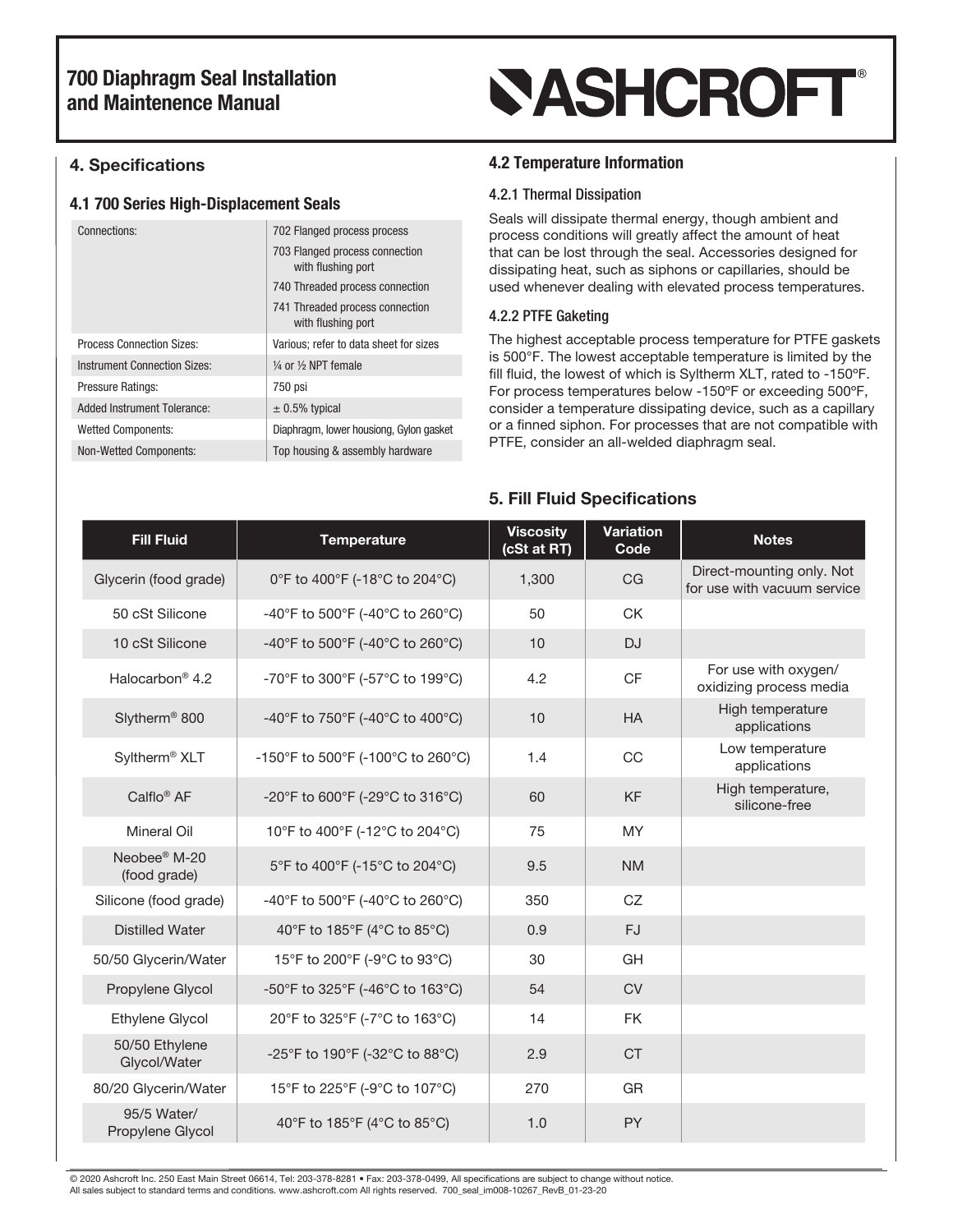### 6. Installation

#### 6.1 General Information

Instruments attached and filled to diaphragm seals should never be tightened or loosened at the top housing. Doing so will alter the dynamics of the fill fluid and diaphragm movement, causing errors in the reading. Assemblies should ONLY be installed and/or tightened at the diaphragm seal lower housing. 700-series seals can be purchased with the instrument welded to the top housing of the seal to prevent tampering (XDU).

Diaphragm seals should be installed in accordance with any safety precautions or installation specifications applicable to the end user. That said, the general principles in the following sections still apply.

## 6.2 Threaded Seals

Use of flushing ports is application-specific – they are often used in cases where process media has the potential to clog inside the lower housing, whether due to process media solidification, suspended solids, polymerization, or other factor. Diaphragm seals with flushing ports must have the flushing ports plugged prior to startup. Flushing ports on most seals are 1/4 NPT, though some configurations may have 1/4 or ½ NPT flushing ports. Diaphragm seals can be ordered with the flushing ports pre-plugged with the "XPU" variation. Note that to prevent thread galling or stripping, factory-installed flush plugs may not be fully tightened and should be checked for tightness prior to pressurization.

## 6.3 Flanged Seals 702 and 703

The following steps must be followed to ensure a leak-tight connection between the mating flange and the flanged diaphragm seal. 1.

- 1. Select nuts, bolts, washers, gasket, and thread lubricant in accordance with process requirements and ASME PCC-1- 2010.
- 2. Center the gasket between the mating flange and diaphragm seal face, lining up the bolt pattern on each flange. Ensure that the gasket does not cover the active surface of the diaphragm.
- 3. Thread nuts and washers onto one end of each bolt, and insert through the bolt holes on the mating flange, passing up through the bolts holes on the diaphragm seal. Attach nuts and washers to the opposite end of the bolts and finger-tighten.
- 4. Refer to ASME PCC-1-2010 to determine the necessary torque based on gasket material and bolt/lubricant frictions factors. Using a torque wrench leveraged with a conventional wrench, tighten each bolt to 30% of the target torque for the flange in a crisscross tightening sequence. Next, tighten each bolt to 70% of the target torque using the same sequence, and finally 100% of the required torque.

# **SASHCROFT®**

After at least 4 hours, the bolts should be tightened one final time to the target torque value to account for creep/relaxation of the bolts.

## 6.3 Threaded Seals 740 and 741

Note: Torque should never be applied to the pressure instrument when installing the diaphragm seal. Most seals are supplied with either wrench flats or spanner holes to be used when installing the seal into process piping.

Threaded seals are most commonly supplied with NPT threads per ASME B1.20.1. NPT threads require the use of a suitable thread sealant, such as pipe dope or PTFE tape, and must be tightened securely to prevent galled threads and to ensure a leak-tight seal. Torque values will vary by connection size, though 2-3 full turns past finger-tight is often used as a guideline. Refer to ASME B1.20.1 for detailed information regarding NPT threads. For alternate thread types (metric, BSP, etc.), refer to the applicable specification.

## 7. Maintenence

## 7.1 Storage

Diaphragm seal assemblies should be stored in accordance with the storage requirements for all instruments attached, as well as any temperature limits listed above. Common instrumentation is shown in the table below. Refer to the respective data sheets or maintenance guides for detailed storage requirements for Ashcroft pressure instruments. Note that certain fill fluids (e.g., distilled water) may have storage and process temperature limitations narrower than the below data.

| <b>Pressure</b><br><b>Instrument</b> | <b>Minimum Storage</b><br><b>Temperature</b><br>$\degree$ F ( $\degree$ C) | <b>Maximum</b><br><b>Storage</b><br><b>Temperature</b><br>$\degree$ F ( $\degree$ C) |
|--------------------------------------|----------------------------------------------------------------------------|--------------------------------------------------------------------------------------|
| Pressure<br>Gauge (Dry)              | $-40(-40)$                                                                 | 250 (121)                                                                            |
| Pressure Gauge<br>(Glycerin-filled)  | $0(-18)$                                                                   | 150 (66)                                                                             |
| <b>B-series switches</b>             | $-20(-28)$                                                                 | 150 (65)                                                                             |
| A- Series Switches                   | $-40(-40)$                                                                 | 257 (125)                                                                            |

## 7.2 Frequency of Inspection

Inspection frequency is application-specific and depends on the severity of the service and how critical the accuracy of the pressure instrument is. For example, a monthly inspection may be necessary for severe service applications, such as corrosive process media or heavy pulsation and vibration. Annual inspections, or even less frequent schedules, are often employed in non-critical applications.

© 2020 Ashcroft Inc. 250 East Main Street 06614, Tel: 203-378-8281 • Fax: 203-378-0499, All specifications are subject to change without notice. All sales subject to standard terms and conditions. www.ashcroft.com All rights reserved. 700\_seal\_im008-10267\_RevB\_01-23-20